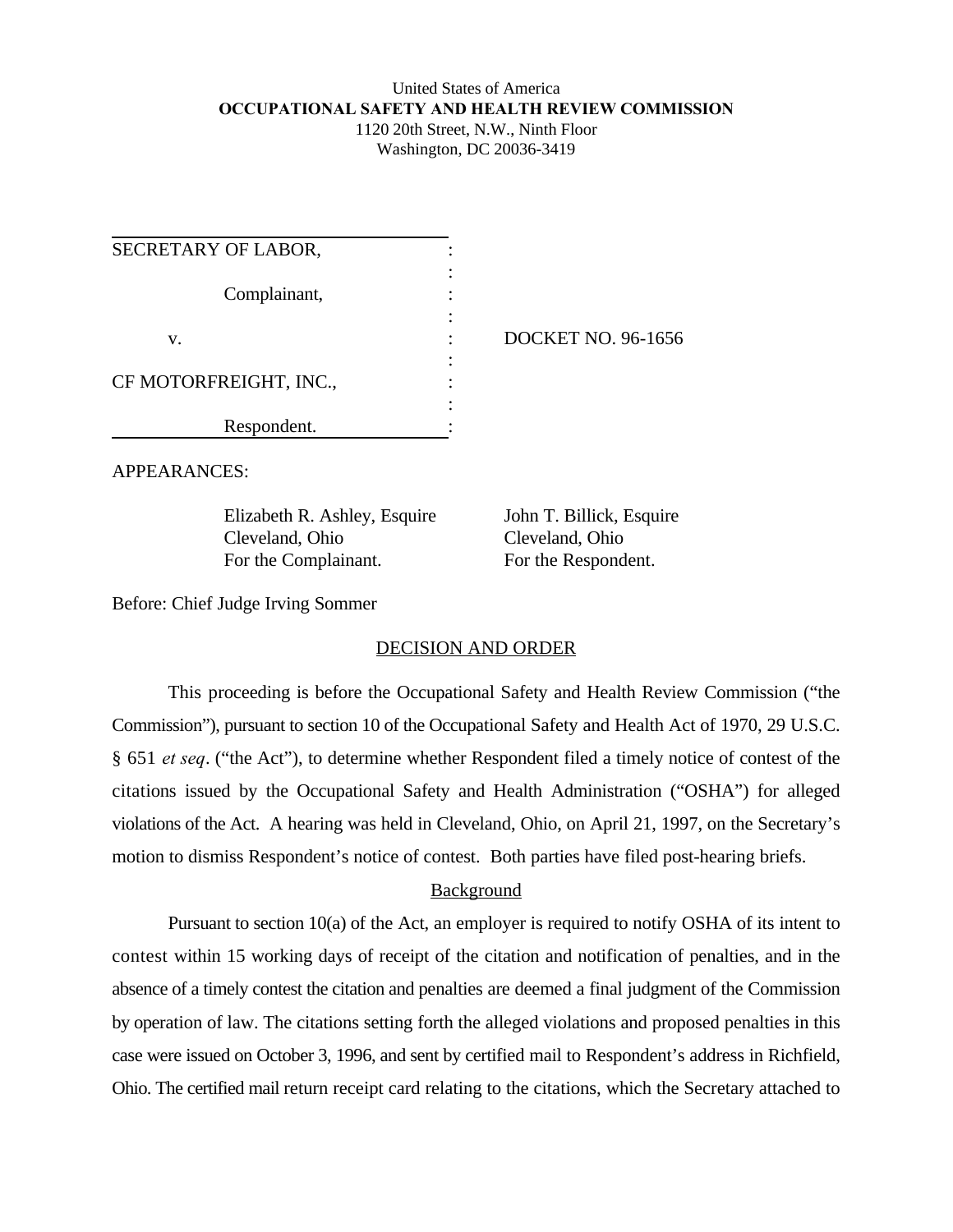her motion and introduced as Exhibit C-3 at the hearing, bears a postmark reading "RICHFIELD OH 44286, OCT 7 1996, USPS," and, in block 8, a handwritten date of October 29. Respondent filed its notice of contest on November 18, 1996, and OSHA's response, on November 21, 1996, was that the notice was untimely. Respondent then filed a motion to extend the notice of contest period, the Secretary moved to dismiss the notice of contest, and Respondent filed an opposition to the motion, after which this matter proceeded to hearing.

#### The Relevant Evidence

Bonnie Nordquest, an OSHA clerk for over 11 years, testified she put C-1, the subject citations, into proper format, prepared the envelope the citations were mailed in and enclosed C-2, the OSHA 3000 booklet, and also prepared the forms to send the citations by certified mail; specifically, she wrote in block 3 of the return receipt card the inspection number and the company name and wrote in block 4 the certified mail article number appearing on the certified mail receipt slip. Nordquest noted that an individual named Agnes Ash signed for the citations, as shown in blocks 5 and 6 of the return receipt card, that the postmark on the card showed the company received the citations on October 7, 1996, and that she had processed thousands of return receipt cards and it was not unusual for a postmark to serve as the date of delivery to a company. Nordquest further noted that the October 29 date in block 8 was the end of the contest period, that her office always put the 15-day date in that block upon receiving the card and then entered the information into the computer system, and that while she herself had not filled in the October 29 date she knew that a co-worker named Elsie Sanders had because she recognized her handwriting. (Tr. 15-25).

James Lyons, George Sam and Thomas Kenny are the manager, terminal manager and personnel manager, respectively, of Respondent's Richfield facility; all three are long-time employees of the company, all three participated in the OSHA inspection that resulted in the subject citations, and all three appeared and testified at the hearing. Based on their testimony, the company receives a significant amount of mail every day and regularly receives certified mail. A clerk named Agnes Ash picks up the mail daily at the post office, and, back at the facility, gives it to another clerk named Richard Hoskins; Hoskins distributes the mail to the facility's various departments, and mail that is not addressed to a specific person or department goes to the personnel department, which determines where the mail should go and directs it there. Kenny first saw the citations on October 30, on top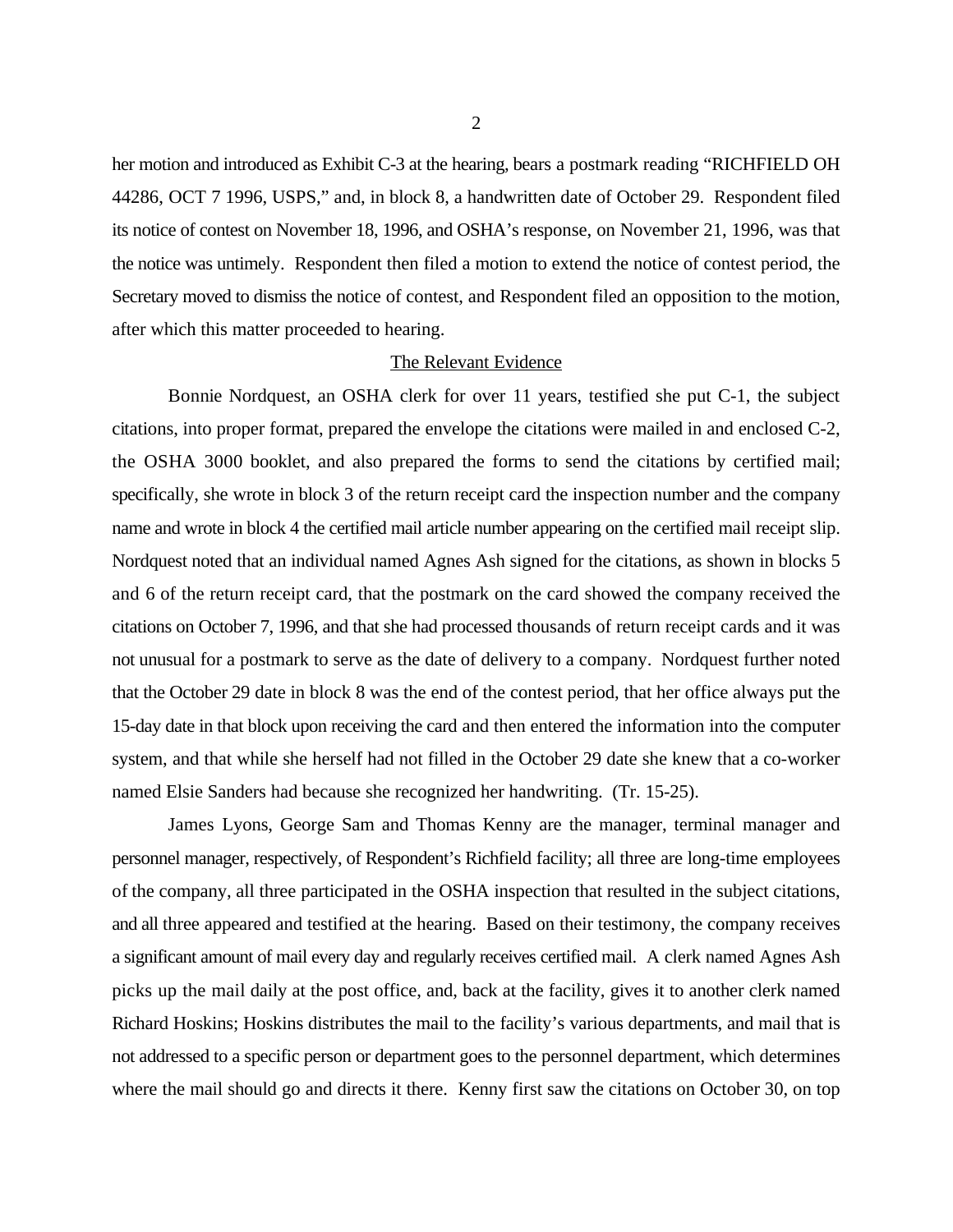of the file cabinet where mail is normally dropped off, and he immediately informed Lyons and took the citations to him; Lyons forwarded the citations to the company's counsel, who called back in mid-November, at which point Lyons gave instructions to file a notice of contest. When Lyons learned that OSHA considered the notice untimely he spoke with Sam, Kenny, Ash and Hoskins, and found out no one had been aware of the citations before October 30. In addition, Kenny spoke with the two secretaries in his department, both of whom regularly distribute mail, and neither knew where the citations had come from. Lyons, Sam and Kenny all testified that to their knowledge no certified mail had ever been misdelivered at the facility. (Tr. 29-59).

#### Discussion

The record in this case plainly shows that Respondent notified OSHA of its intent to contest the citations and penalties but did so after October 29, 1996, the end of the 15-workday period dating from October 7, 1996. Lyons himself testified that he knew of the 15-day filing requirement because of previous OSHA citations, and Respondent does not raise this as an issue. (Tr. 42). Instead, Respondent contends that its November 18, 1996 filing should be deemed timely as there is no reliable evidence establishing its clerk received the citations on October 7 or that OSHA put the October 29 date on the return receipt card. I disagree. The card clearly bears the October 7 postmark of the Richfield post office, and Bonnie Nordquest testified it is not uncommon for a postmark to serve as the date of delivery to a company, that her office always writes in the end-ofcontest date in block 8, and that she knew a co-worker had written in the October 29 date because she recognized her handwriting. In addition, the return receipt card specifically states that it will show to whom the article was delivered and the date delivered, and since there is no date in block 7, the date of delivery block, I conclude that October 7 was the date Respondent's clerk received the certified mail containing the citations and that the notice of contest was untimely.

The remaining issue is whether Respondent's untimely filing may be excused under the circumstances. An otherwise untimely notice of contest may be accepted where the delay in filing was caused by the Secretary's deception or failure to follow proper procedures. An employer is also entitled to relief under Fed. R. Civ. P.  $60(b)(1)$  if it shows that the final order was the result of "mistake, inadvertence, surprise, or excusable neglect," or under Fed. R. Civ. P. 60(b)(6) for